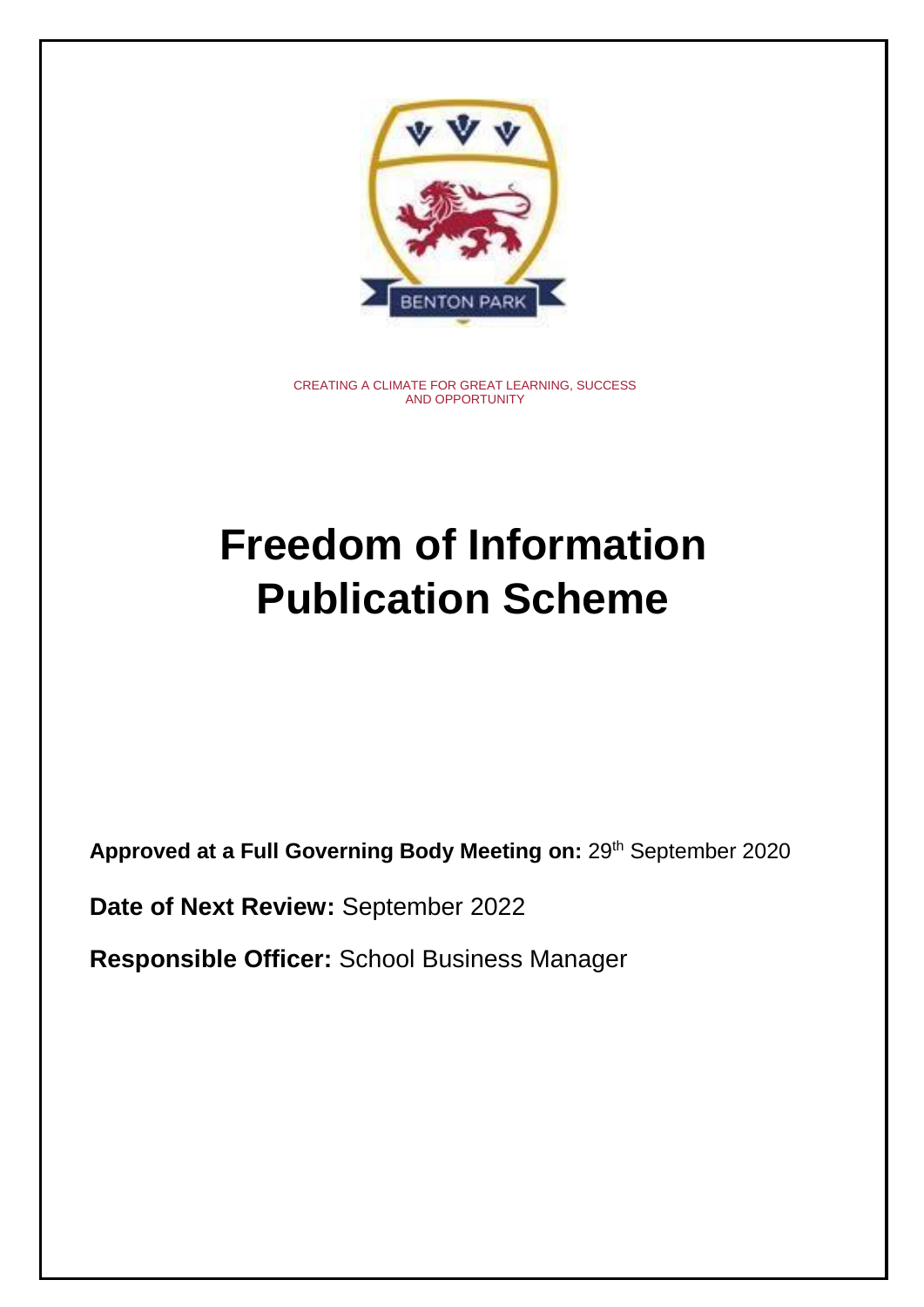### **Aims of the Publication Scheme**

This model publication scheme has been prepared and approved by the Information Commissioner. It has been adopted by Benton Park School, making it unnecessary to seek further approval from the Information Commissioner. The scheme will be valid until further notice.

One of the aims of the Freedom of Information Act 2000 is that public authorities, including schools, should be clear and proactive about the information they will make public. This publication scheme evidences Benton Park School's commitment to make information readily available to the public as part of its normal business activities. The types of information covered under this scheme are included in the classes of information mentioned below. Additional assistance is provided to the definition of these classes in sector specific guidance manuals issued by the Information Commissioner on their website at [www.ico.org.uk/.](http://www.ico.org.uk/)

This publication scheme commits Benton Park School to:

- Proactively publish or otherwise make available as a matter of routine, information, including environmental information, which is held by the school and falls within the classifications below.
- Specify the information which is held by the school and falls within the classifications below.
- Proactively publish or otherwise make available as a matter of routine, information in line with the statements contained within this scheme.
- Produce and publish the methods by which the specific information is made routinely available so that it can be easily identified and accessed by members of the public.
- Review and update on a regular basis the information the school makes available under this scheme.
- Produce a schedule of any fees charged for access to information which is made proactively available.
- Make this publication scheme available to the public.
- Publish any dataset held by the school that has been requested, and any updated versions it holds, unless we are satisfied that it is not appropriate to do so; to publish the dataset, where reasonably practicable, in an electronic form that is capable of re-use; and, if any information in the dataset is a relevant copyright work and the public authority is the only owner, to make the information available for re-use under the terms of the Re-use of Public Sector Information Regulations 2015, if they apply, and otherwise under the terms of the Freedom of Information Act section 19.

The term 'dataset' is defined in section 11(5) of the Freedom of Information Act. The term 'relevant copyright work' is defined in section 19(8) of that Act.

#### **Scope of the Publication Scheme**

This publication Scheme sets out the seven classes of information to be published:

- 1. Who we are and what we do Organisational information, locations and contacts, constitutional and legal governance.
- 2. What we spend and how we spend it Financial information relating to projected and actual income and expenditure, tendering, procurement and contracts.
- 3. What our priorities are and how we are doing Strategy and performance information, plans, assessments, inspections and reviews.
- 4. How we make decisions Policy proposals and decisions. Decision making processes, internal criteria and procedures, consultations.
- 5. Our policies and procedures Current written protocols for delivering our functions and responsibilities.
- 6. Lists and registers Information held in registers required by law and other lists and registers relating to the functions of the authority.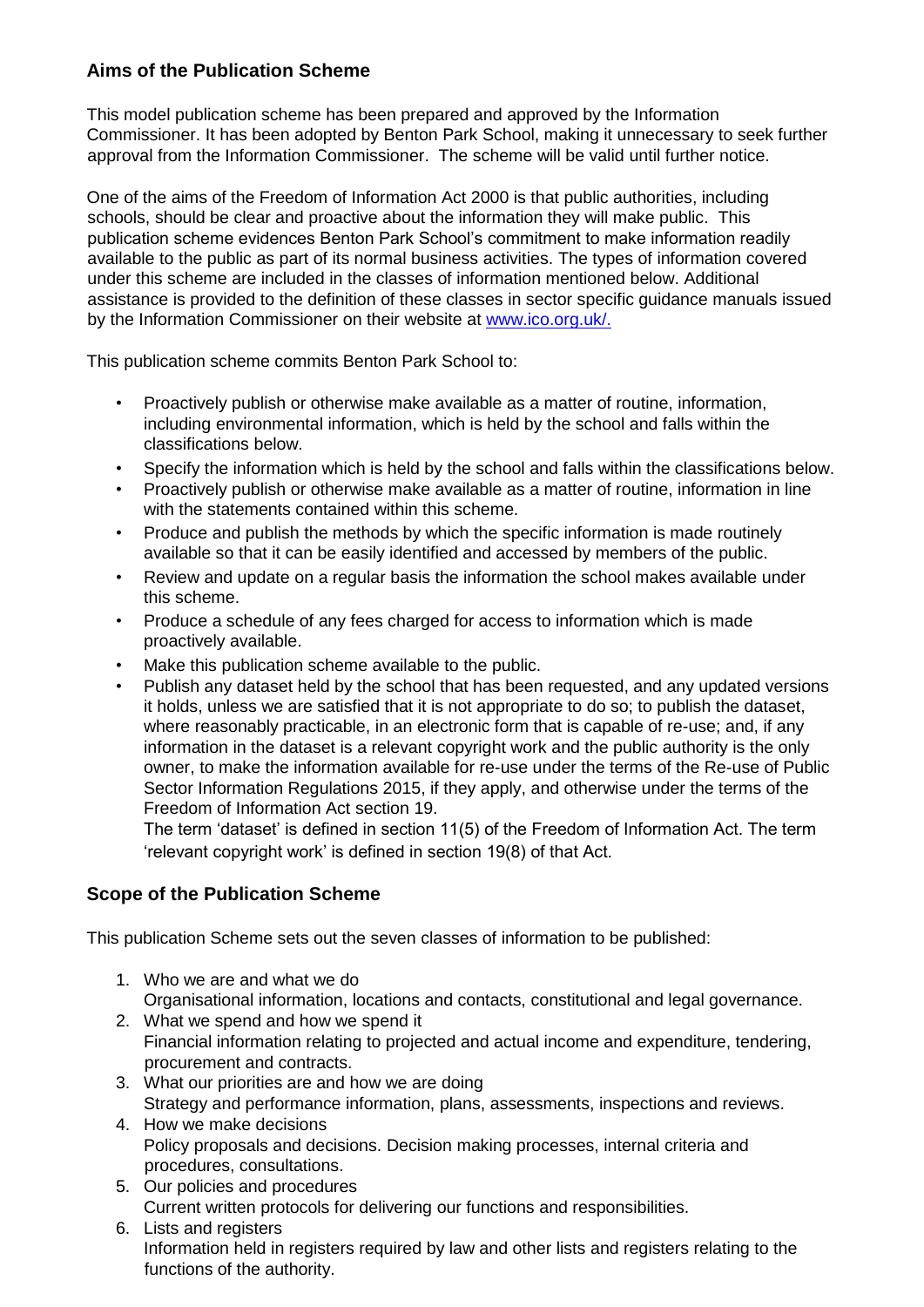7. The services we offer Advice and guidance, booklets and leaflets, transactions and media releases. A description of the services offered.

The classes of information will not generally include:

- Information the disclosure of which is prevented by law, or exempt under the Freedom of Information Act, or is otherwise properly considered to be protected from disclosure.
- Information in draft form.
- Information that is no longer readily available as it is contained in files that have been placed in archive storage, or is difficult to access for similar reasons.

#### **How information will be published**

Our guide to information made available under this Publication Scheme is detailed below, clearly indicating what information is covered by this scheme and made available to the public and how it can be obtained.

Benton Park School aims to make as much information as possible available online via the school website [http://www.bentonpark.org.uk/.](http://www.bentonpark.org.uk/) Where it is impracticable to make information available on the website or when an individual does not wish to access the information by the website, we have indicated how information can be obtained and provided by other means.

In exceptional circumstances some information may be available only by viewing in person. Where this manner is specified, contact details will be provided. An appointment to view the information will be arranged within a reasonable timescale.

Information will be provided in the language in which it is held or in such other language that is legally required. If we are legally required to translate any information, we will do so.

Obligations under disability and discrimination legislation and any other legislation to provide information in other forms and formats will be adhered to when providing information in accordance with this scheme.

#### **Charges which may be made for information published under this scheme**

The purpose of this scheme is to make the maximum amount of information readily available at minimum inconvenience and cost to the public. Charges made by the school for routinely published material will be justified and transparent and kept to a minimum.

Material which is published and accessed on a website will be provided free of charge.

Charges may be made for information subject to a charging regime specified by Parliament.

Charges may be made for actual disbursements incurred such as:

- photocopying
- postage and packaging
- the costs directly incurred as a result of viewing information

Charges may also be made for information provided under this scheme where they are legally authorised, they are in all the circumstances, including the general principles of the right of access to information held by public authorities, justified and are in accordance with a published schedule or schedules of fees which is readily available to the public. Full details of the charges are detailed below.

Charges may also be made for making datasets (or parts of datasets) that are relevant copyright works available for re-use. These charges will be in accordance with the terms of the Re-use of Public Sector Information Regulations 2015, where they apply, or with regulations made under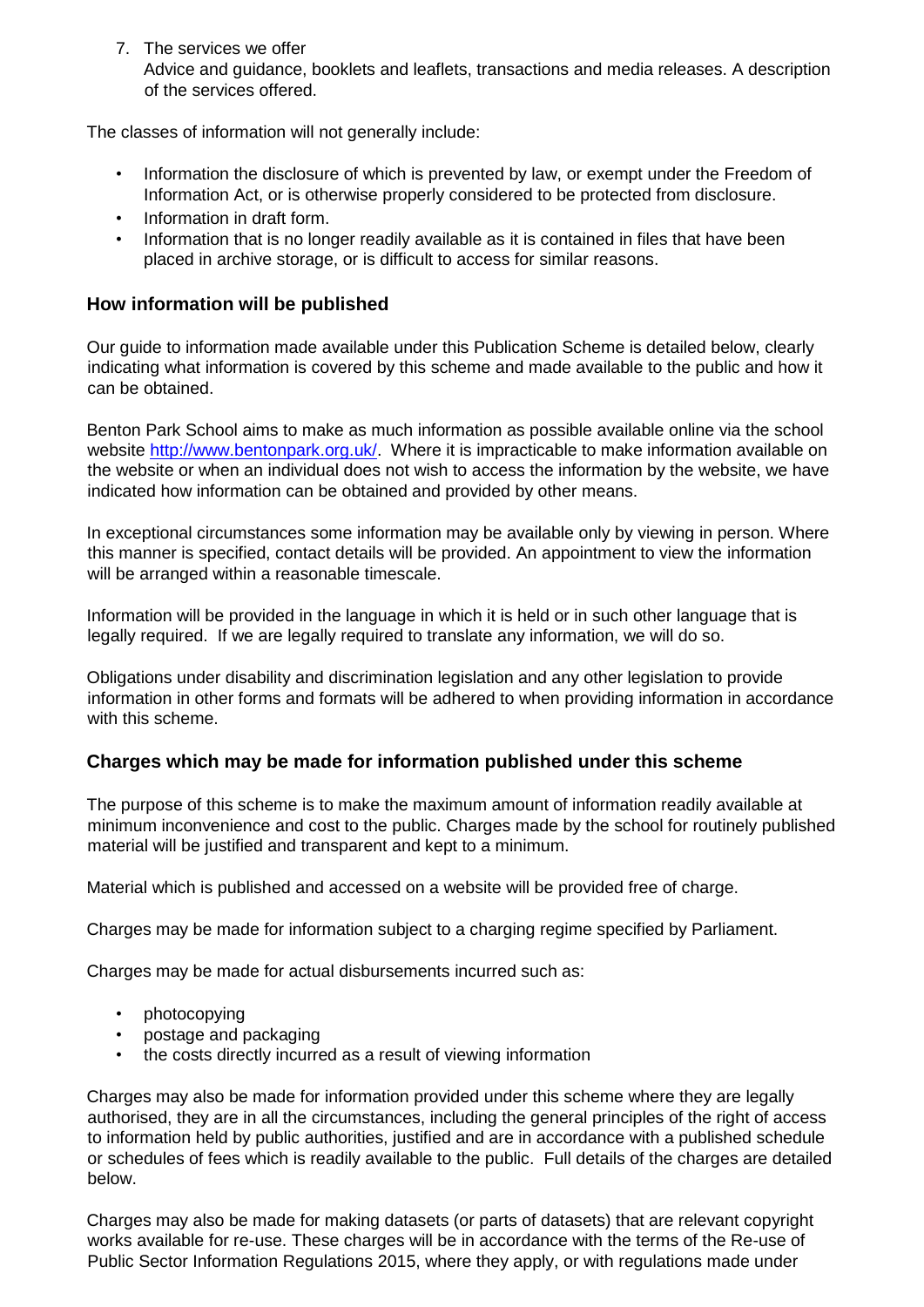section 11B of the Freedom of Information Act, or with other statutory powers of the public authority. If a charge is to be made, confirmation of the payment due will be given before the information is provided. Payment may be requested prior to provision of the information.

#### **Written requests**

Information held by the school that is not published under this scheme can be requested in writing, when its provision will be considered in accordance with the provisions of the Freedom of Information Act.

All requests should be clearly marked "Publication Scheme Request – Freedom of Information Act 2000" and forwarded to:

Mrs Sharon Pepper Business Manager Benton Park School Harrogate Road Rawdon Leeds LS19 6LX

Email: secretary@bentonpark.net Tel: 0113 2502330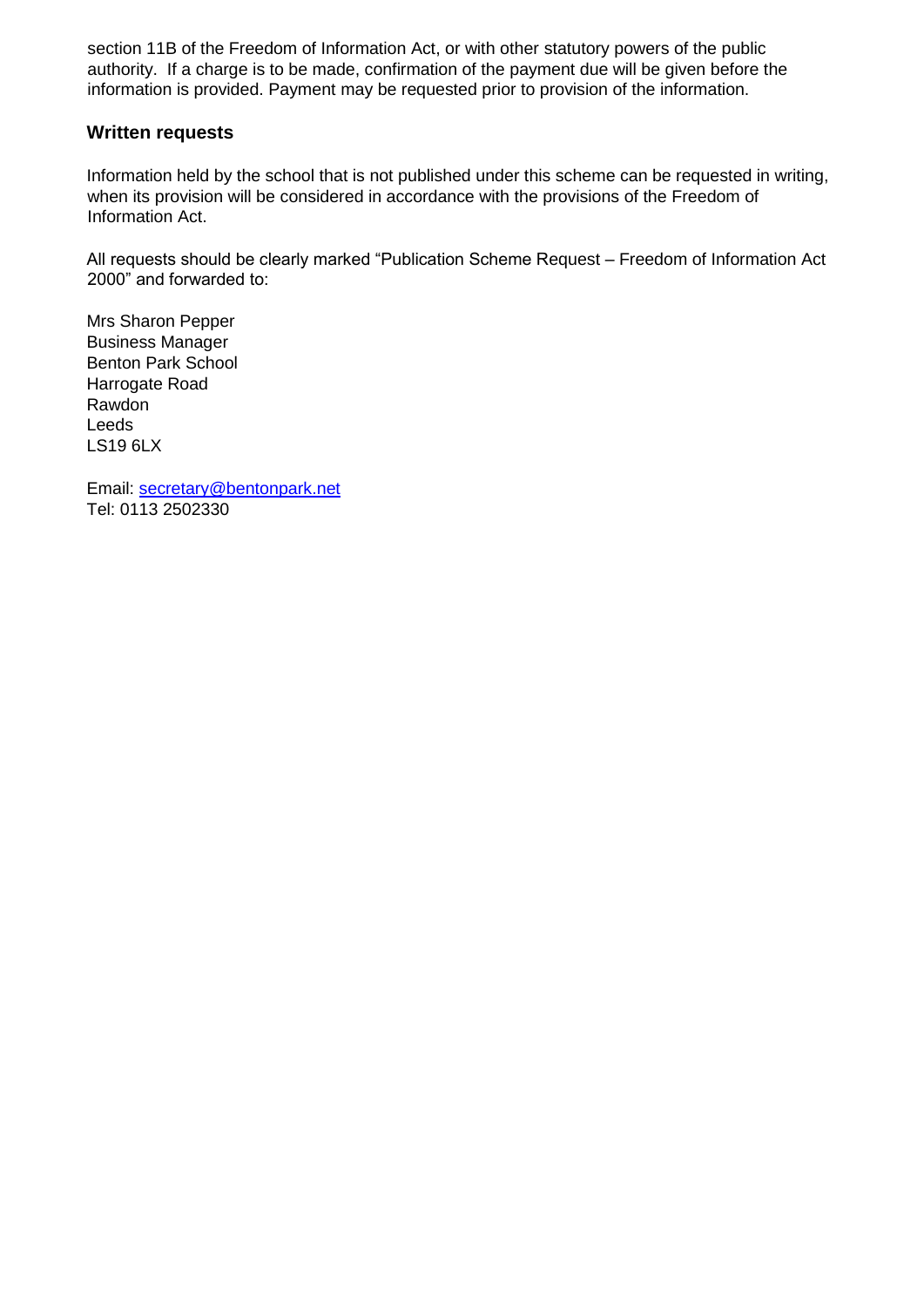





# **Guide to information available from Benton Park School under the Publication Scheme**

| Information to be published.                                                                                                                  | How the information can be obtained                                                                                          | <b>Cost</b>                                                                                         |
|-----------------------------------------------------------------------------------------------------------------------------------------------|------------------------------------------------------------------------------------------------------------------------------|-----------------------------------------------------------------------------------------------------|
| Class 1 - Who we are and what we do<br>Organisational information, structures, locations and contacts. This will be current information only. |                                                                                                                              |                                                                                                     |
| Our vision and core values                                                                                                                    | <b>Website</b><br>http://www.bentonpark.org.uk/values--ethos/33.html<br><b>Hard copy</b><br><b>Contact the School Office</b> | Free<br>Per sheet & current<br>postage where<br>applicable.<br>See schedule of charges<br>attached. |
| Who's who in the school:<br>Key Staff including Headteacher, Senior Leaders and<br><b>Faculty Directors</b>                                   | <b>Website</b><br>http://www.bentonpark.org.uk/meet-the-team2/67623.html<br>Hard copy<br><b>Contact the School Office</b>    | Free<br>Per sheet & current<br>postage where<br>applicable.<br>See schedule of charges<br>attached. |
| Who's who on the Governing Body and the basis of<br>their appointment                                                                         | <b>Website</b><br>http://www.bentonpark.org.uk/governance/28.html<br><b>Hard copy</b><br><b>Contact the School Office</b>    | Free<br>Per sheet & current<br>postage where<br>applicable.<br>See schedule of charges<br>attached. |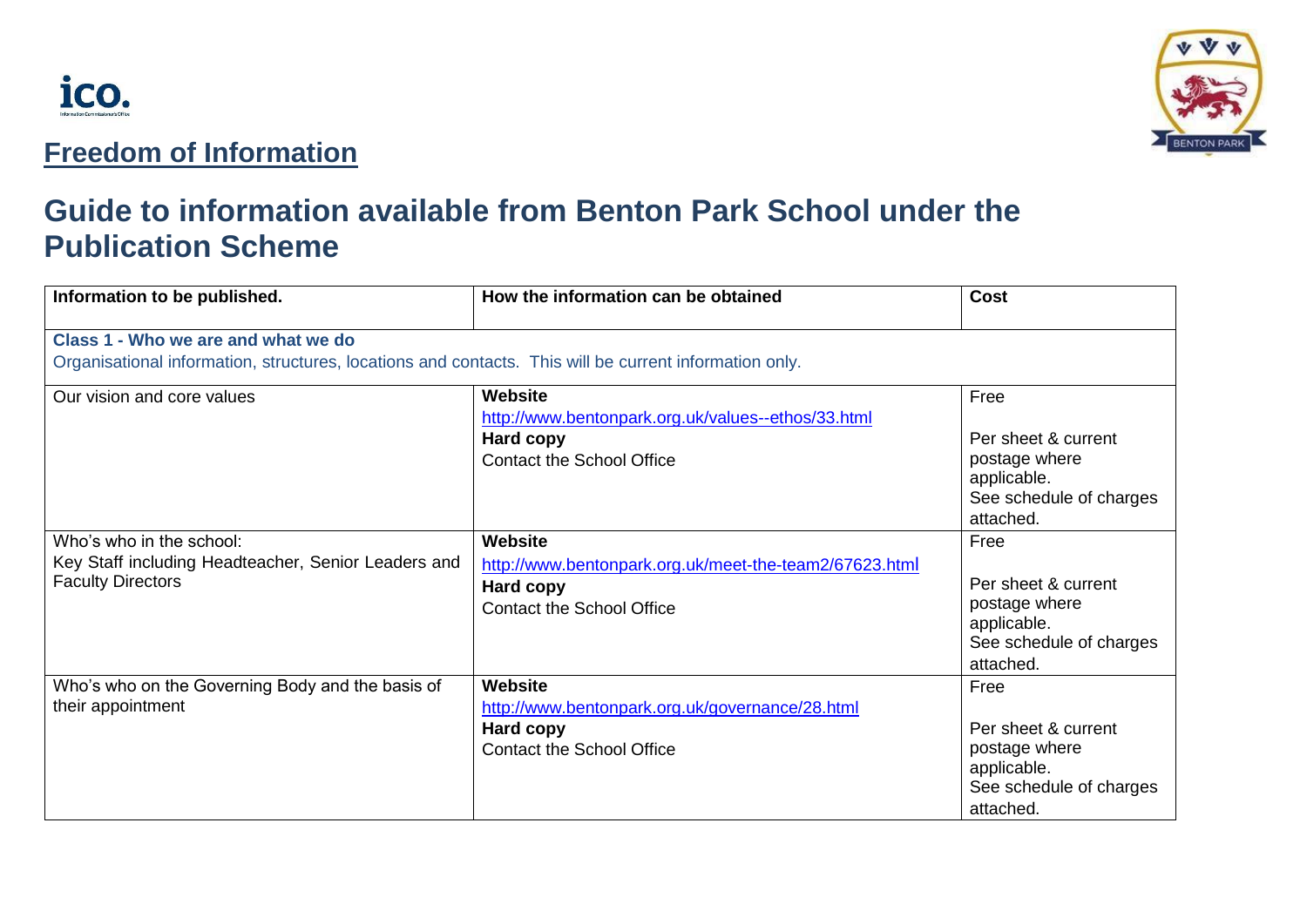| Instrument of Government                               | Website                                              | Free                      |
|--------------------------------------------------------|------------------------------------------------------|---------------------------|
|                                                        | http://www.bentonpark.org.uk/                        |                           |
|                                                        | <b>Hard copy</b>                                     | Per sheet & current       |
|                                                        | <b>Contact the School Office</b>                     | postage where             |
|                                                        |                                                      | applicable. See schedule  |
|                                                        |                                                      | of charges attached.      |
| Contact details for the Headteacher and for the        | Website http://www.bentonpark.org.uk/contact2/4.html | Free                      |
| Governing Body, via the school (named contacts         | Hard copy                                            |                           |
| where possible).                                       | <b>Contact the School Office</b>                     | Per sheet & current       |
|                                                        |                                                      | postage where applicable. |
|                                                        |                                                      | See schedule of charges   |
|                                                        |                                                      | attached.                 |
| School prospectus                                      | Website                                              | Free                      |
|                                                        | http://www.bentonpark.org.uk/media/documents/user-   |                           |
|                                                        | uploads/3F80C6B9-B2FD-C99A-0977A31B24F1B466.pdf      |                           |
|                                                        |                                                      | Free                      |
|                                                        | <b>Hard Copy</b>                                     |                           |
|                                                        | <b>Contact the School Office</b>                     |                           |
| Outline of the school curriculum                       | Website                                              | Free                      |
|                                                        | http://www.bentonpark.org.uk/curriculum/67858.html   |                           |
|                                                        |                                                      |                           |
| <b>Examination results</b>                             | Website                                              | Free                      |
|                                                        | http://www.bentonpark.org.uk/results--               |                           |
|                                                        | studentdestinations/67857.html                       |                           |
| <b>Staffing structure</b>                              | <b>Hard copy</b>                                     | Per sheet & current       |
|                                                        | <b>Contact the School Office</b>                     | postage where             |
|                                                        |                                                      | applicable. See schedule  |
|                                                        |                                                      | of charges attached       |
| School session times and term dates                    | Website                                              | Free                      |
|                                                        | http://www.bentonpark.org.uk/calendar/35.html        |                           |
|                                                        | <b>Hard copy</b>                                     |                           |
|                                                        | <b>Contact the School Office</b>                     | Free                      |
| Address of school and contact details, including email | Website http://www.bentonpark.org.uk/contact2/4.html | Free                      |
| address                                                | <b>Hard copy</b>                                     |                           |
|                                                        | <b>Contact the School Office</b>                     |                           |
|                                                        |                                                      | Free                      |
|                                                        |                                                      |                           |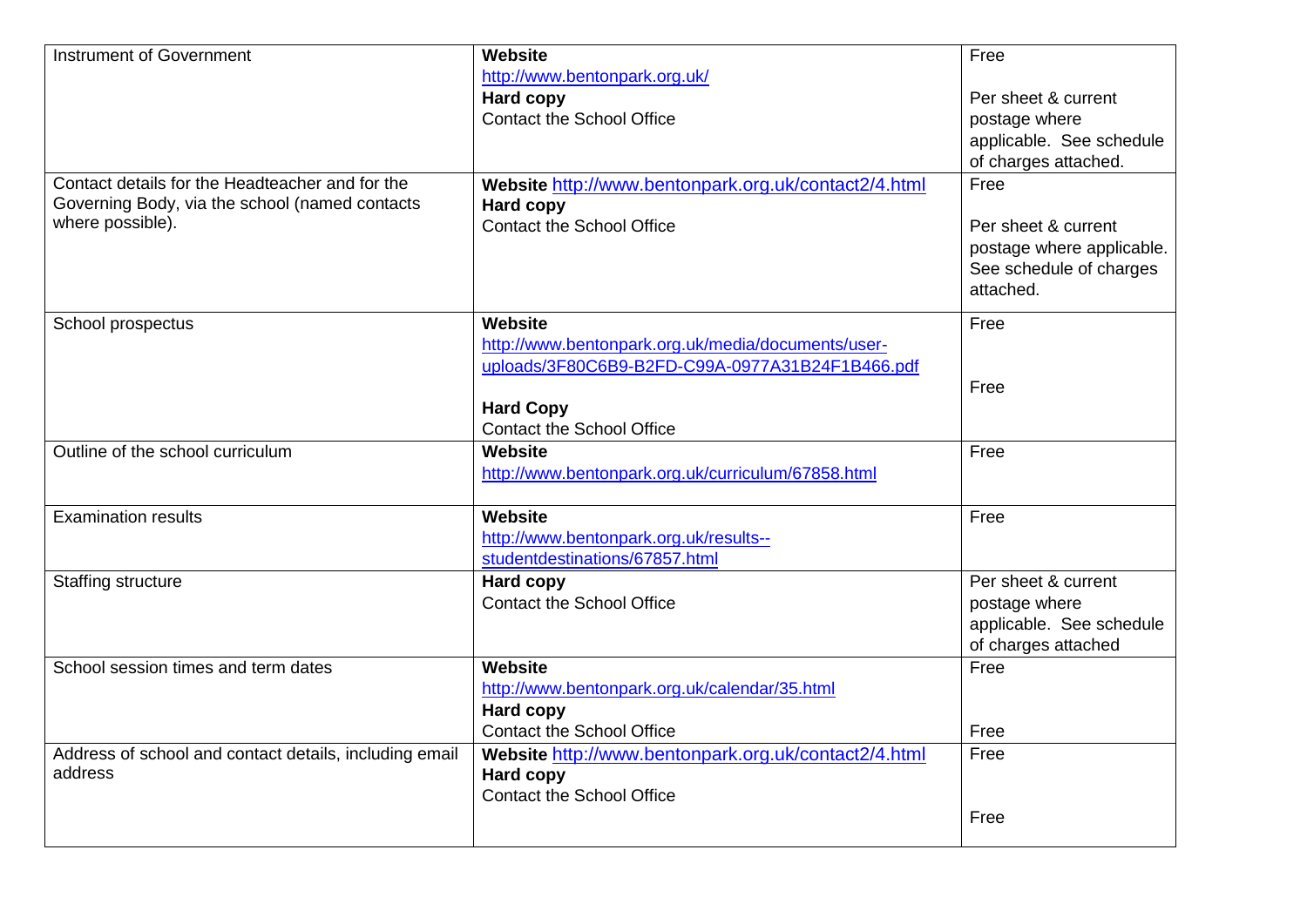| Class 2 – What we spend and how we spend it<br>Financial information relating to projected and actual income and expenditure, procurement, contracts and financial audit. Current<br>and previous two financial year as a minimum                          |                                                                                                                                                                                                    |                                                                                                  |
|------------------------------------------------------------------------------------------------------------------------------------------------------------------------------------------------------------------------------------------------------------|----------------------------------------------------------------------------------------------------------------------------------------------------------------------------------------------------|--------------------------------------------------------------------------------------------------|
| Annual revenue and capital budget plans and financial<br>statements                                                                                                                                                                                        | <b>Inspection only</b><br><b>Contact the School Office</b>                                                                                                                                         | See schedule of charges<br>attached.                                                             |
| Pupil Premium and Year 7 Catch-up funding                                                                                                                                                                                                                  | <b>Website</b><br>http://www.bentonpark.org.uk/pupil-premium/44.html<br>http://www.bentonpark.org.uk/year-7-catch-<br>uppremium/67859.html<br><b>Hard copy</b><br><b>Contact the School Office</b> | Free<br>Per sheet & current<br>postage where<br>applicable. See schedule<br>of charges attached. |
| Financial audit reports                                                                                                                                                                                                                                    | <b>Hard copy</b><br><b>Contact the School Office</b>                                                                                                                                               | Per sheet & current<br>postage where<br>applicable. See schedule<br>of charges attached.         |
| Details of expenditure items over £5000 - published at<br>least annually but at a more frequent quarterly or six<br>monthly interval where practical                                                                                                       | Hard copy<br><b>Contact the School Office</b>                                                                                                                                                      | Per sheet & current<br>postage where<br>applicable. See schedule<br>of charges attached.         |
| Procurement and contracts the school has entered<br>into, or information relating to / a link to information<br>held by an organisation which has done so on its<br>behalf, for example, a local authority or diocese                                      | Hard copy<br><b>Contact the School Office</b>                                                                                                                                                      | Per sheet & current<br>postage where<br>applicable. See schedule<br>of charges attached.         |
| Pay policy                                                                                                                                                                                                                                                 | <b>Hard copy</b><br><b>Contact the School Office</b>                                                                                                                                               | Per sheet & current<br>postage where<br>applicable. See schedule<br>of charges attached.         |
| Staff allowances and expenses that can be incurred or<br>claimed, with totals paid to individual senior staff<br>members (Senior Leadership Team or equivalent,<br>whose basic actual salary is at least £60,000 per<br>annum) by reference to categories. | Hard copy<br><b>Contact the School Office</b>                                                                                                                                                      | Per sheet & current<br>postage where<br>applicable. See schedule<br>of charges attached.         |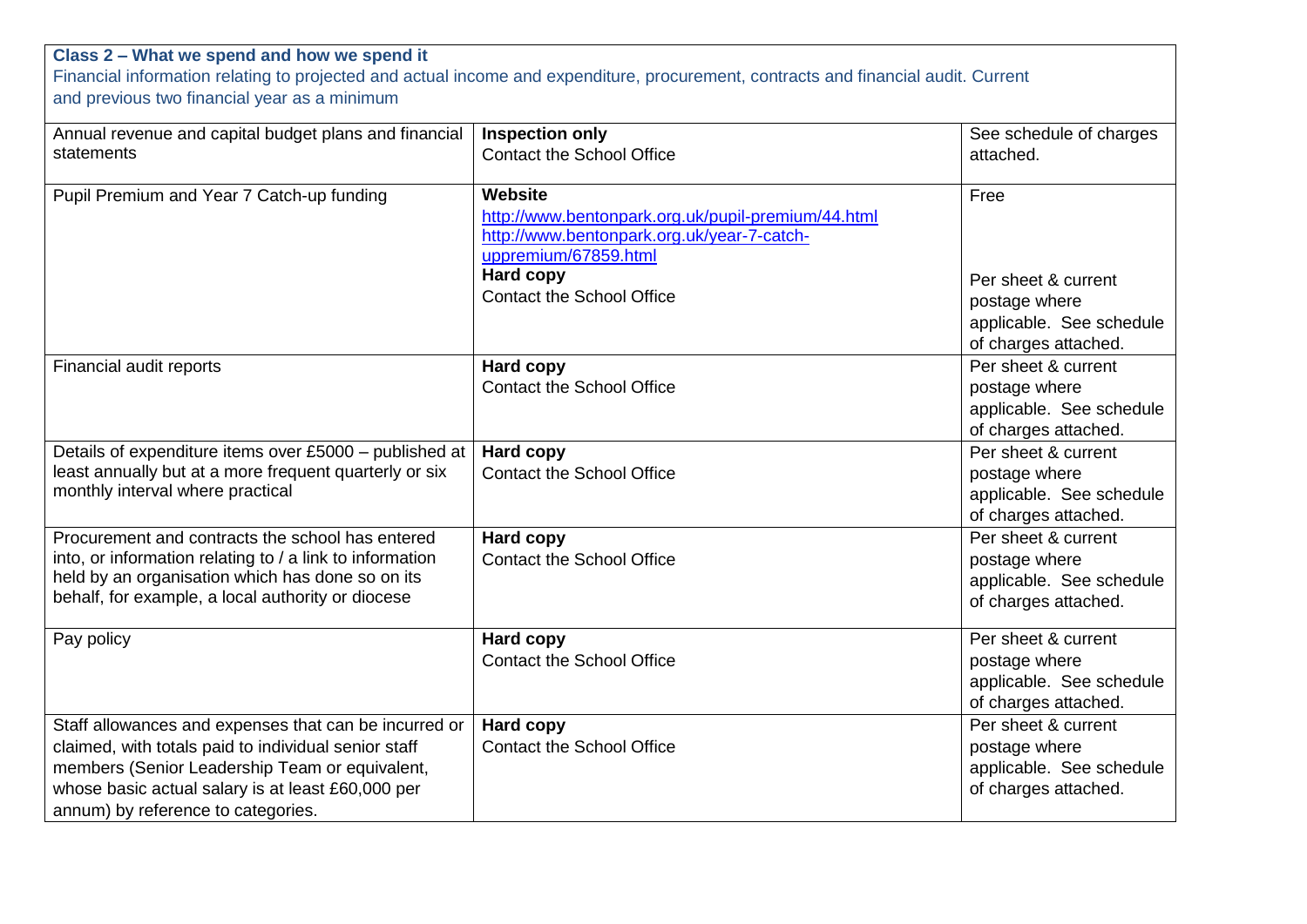| Staffing, pay and grading structure. As a minimum the<br>pay information should include salaries for senior staff<br>(Senior Leadership Team or equivalent as above) in<br>bands of £10,000. For more junior posts, levels of pay<br>identified by salary range.<br>Governors' allowances that can be incurred or<br>claimed, and a record of total payments made to<br>individual Governors | <b>Hard copy</b><br><b>Contact the School Office</b><br><b>Hard copy</b><br><b>Contact the School Office</b>                                                             | Per sheet & current<br>postage where<br>applicable. See schedule<br>of charges attached.<br>Per sheet & current<br>postage where<br>applicable. See schedule<br>of charges attached. |
|----------------------------------------------------------------------------------------------------------------------------------------------------------------------------------------------------------------------------------------------------------------------------------------------------------------------------------------------------------------------------------------------|--------------------------------------------------------------------------------------------------------------------------------------------------------------------------|--------------------------------------------------------------------------------------------------------------------------------------------------------------------------------------|
| Class 3 - What our priorities are and how we are doing<br>Strategies and plans, performance indicators, audits, inspections and reviews. Current information as a minimum.                                                                                                                                                                                                                   |                                                                                                                                                                          |                                                                                                                                                                                      |
| Latest Ofsted report                                                                                                                                                                                                                                                                                                                                                                         | <b>Website</b><br>https://reports.ofsted.gov.uk/inspection-reports/findinspection-<br>report/provider/ELS/108083<br><b>Hard copy</b><br><b>Contact the School Office</b> | Free<br>Per sheet & current<br>postage where<br>applicable. See schedule<br>of charges attached.                                                                                     |
| School Development Plan                                                                                                                                                                                                                                                                                                                                                                      | Hard copy<br><b>Contact the School Office</b>                                                                                                                            | Per sheet & current<br>postage where<br>applicable. See schedule<br>of charges attached.                                                                                             |
| Performance management policy and procedures<br>adopted by the governing body                                                                                                                                                                                                                                                                                                                | Hard copy<br><b>Contact the School Office</b>                                                                                                                            | Per sheet & current<br>postage where<br>applicable. See schedule<br>of charges attached.                                                                                             |
| Performance data or a direct link to it                                                                                                                                                                                                                                                                                                                                                      | <b>Website</b><br>https://www.compare-school-<br>performance.service.gov.uk/school/108083<br>Hard copy<br><b>Contact the School Office</b>                               | Free<br>Per sheet & current<br>postage where<br>applicable. See schedule<br>of charges attached.                                                                                     |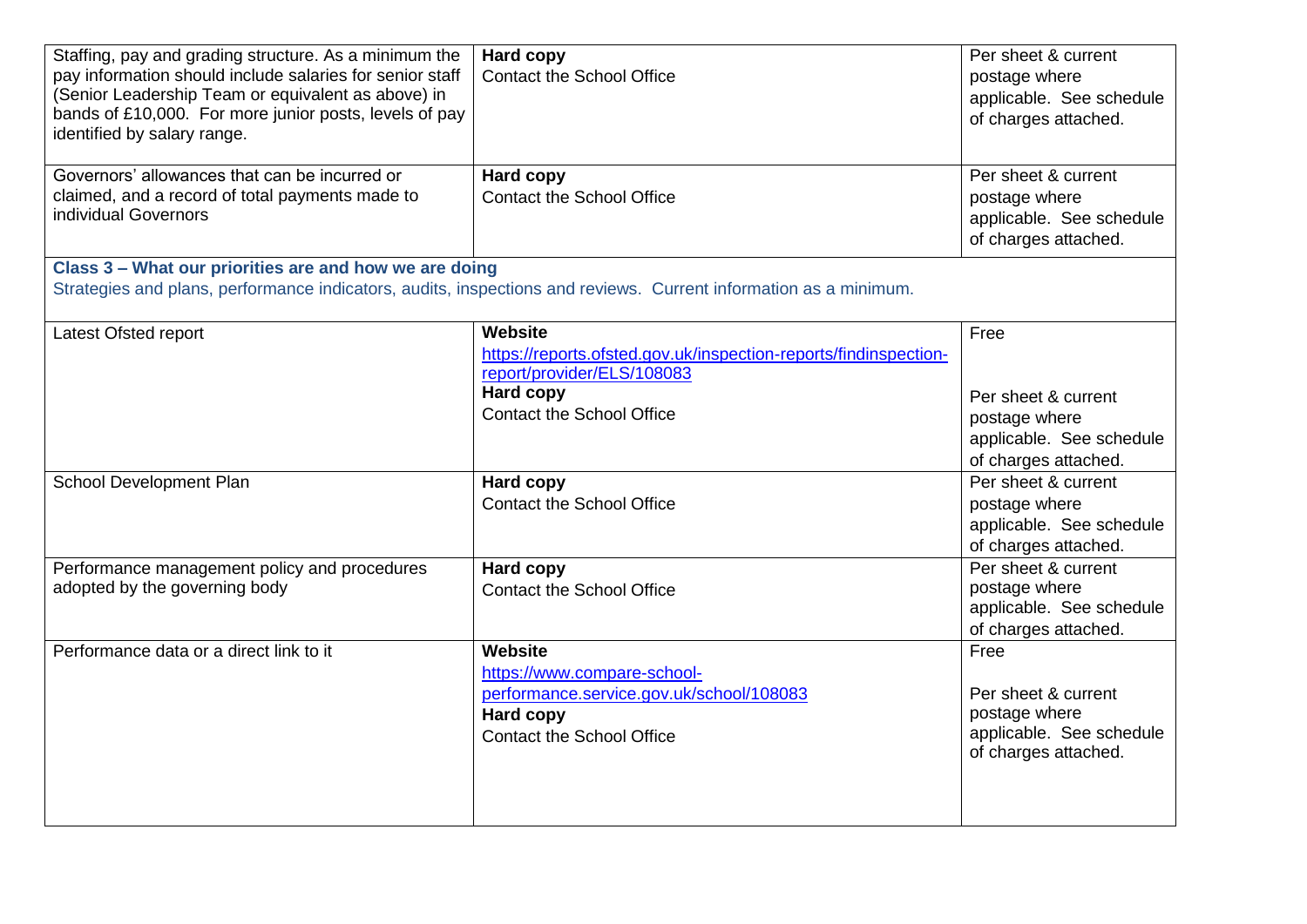| The school's future plans; for example, proposals for<br>any consultation on the future of the school, such as<br>a change in status<br>Safeguarding and child protection | <b>Hard copy</b><br><b>Contact the School Office</b><br><b>Website</b>                                                                                                                                                                                                                                                                                                                                                                                                               | Per sheet & current<br>postage where<br>applicable. See<br>schedule of charges<br>attached.<br>Free |
|---------------------------------------------------------------------------------------------------------------------------------------------------------------------------|--------------------------------------------------------------------------------------------------------------------------------------------------------------------------------------------------------------------------------------------------------------------------------------------------------------------------------------------------------------------------------------------------------------------------------------------------------------------------------------|-----------------------------------------------------------------------------------------------------|
| Class 4 – How we make decisions                                                                                                                                           | http://www.bentonpark.org.uk/school-policies/42.html<br><b>Hard copy</b><br><b>Contact the School Office</b>                                                                                                                                                                                                                                                                                                                                                                         | Per sheet & current<br>postage where<br>applicable. See<br>schedule of charges<br>attached.         |
| Decision making processes and records of decisions. Current and previous three years as a minimum                                                                         |                                                                                                                                                                                                                                                                                                                                                                                                                                                                                      |                                                                                                     |
| Admissions policy/decisions (not individual admission<br>decisions) where applicable                                                                                      | Website<br>http://www.bentonpark.org.uk/admissions/37.html<br>Admissions to the school are handled by Leeds City Council.<br>Further information can be found on the following website.<br>http://www.leeds.gov.uk/residents/Pages/AdmissionsSecondary-<br>School.aspx<br>For further information about admission to our sixth form please<br>access: http://www.bentonpark.org.uk/applying-for-the-<br>sixthform/67603.html<br><b>Hard copy</b><br><b>Contact the School Office</b> | Free<br>Free                                                                                        |
| Agendas and minutes of meetings of the governing<br>body and its committees. This will exclude<br>information that is properly regarded as private to the<br>meetings.    | <b>Hard copy</b><br><b>Contact the School Office</b>                                                                                                                                                                                                                                                                                                                                                                                                                                 | Per sheet & current<br>postage where<br>applicable. See schedule<br>of charges attached.            |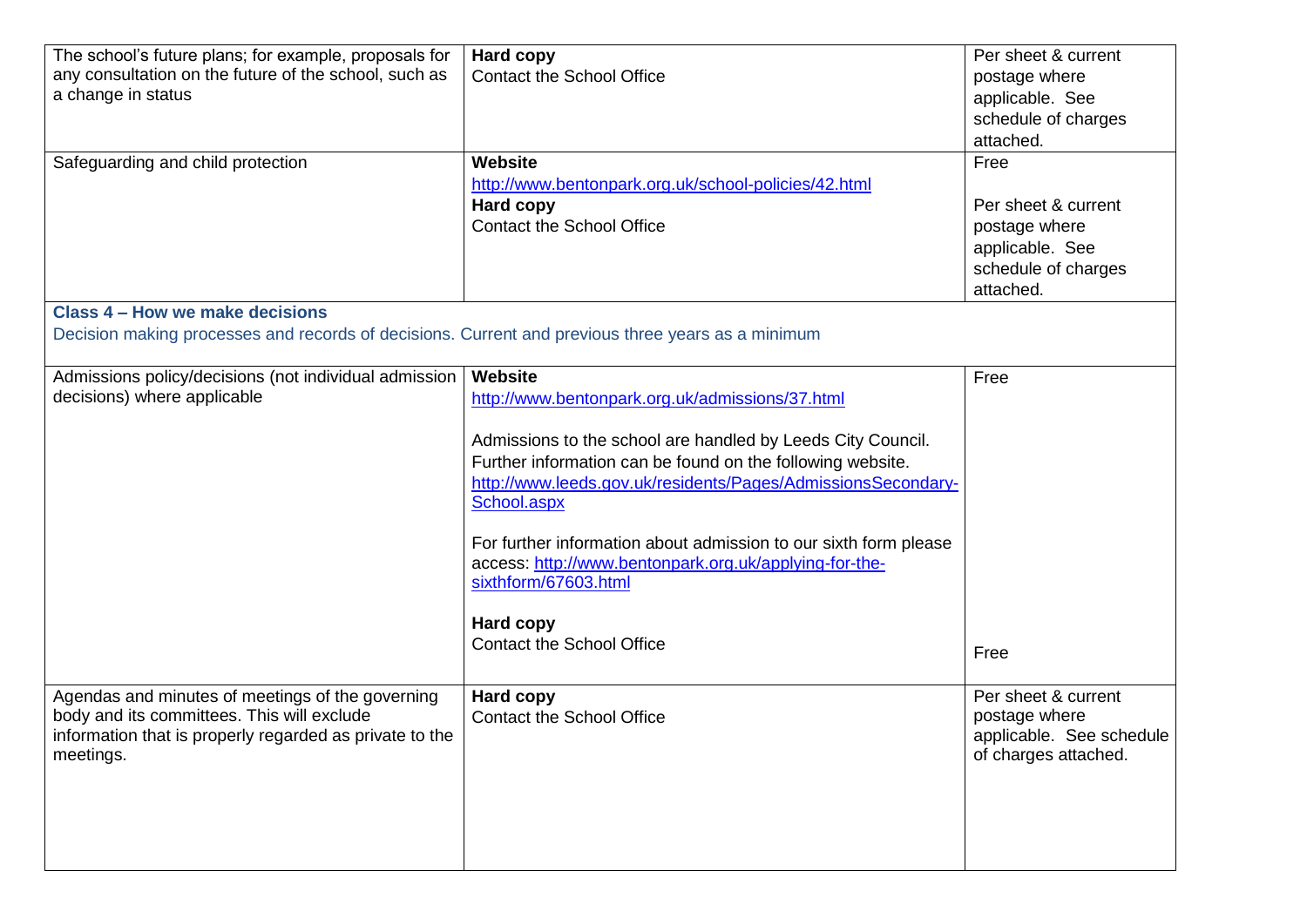## **Class 5 – Our policies and procedures**

Current written protocols, policies and procedures for delivering our services and responsibilities. Current information only.

| School policies including:                          | <b>Website</b>                                       | Free                     |
|-----------------------------------------------------|------------------------------------------------------|--------------------------|
|                                                     | http://www.bentonpark.org.uk/school-policies/42.html |                          |
| <b>Accessibility Plan</b>                           | <b>Hard Copy</b>                                     | Per sheet & current      |
| Anti-bullying Policy                                | <b>Contact the School Office</b>                     | postage where            |
| <b>Attendance Policy</b>                            |                                                      | applicable. See schedule |
| Behaviour Policy and Attitude to Learning<br>Policy |                                                      | of charges attached.     |
| <b>Charging Policy</b>                              |                                                      |                          |
| <b>Child Protection Policy</b>                      |                                                      |                          |
| <b>Complaints Policy</b>                            |                                                      |                          |
| <b>Data Protection Policy</b>                       |                                                      |                          |
| <b>Equality Policy</b>                              |                                                      |                          |
| <b>Food Policy</b>                                  |                                                      |                          |
| <b>Governors Expenses Policy</b>                    |                                                      |                          |
| <b>ICT Acceptable Use Policy</b>                    |                                                      |                          |
| <b>Lettings Policy</b>                              |                                                      |                          |
| Medication in School Policy                         |                                                      |                          |
| <b>Privacy Notice - Students</b>                    |                                                      |                          |
| <b>PSCHE Policy</b>                                 |                                                      |                          |
| <b>Safeguarding Policy</b>                          |                                                      |                          |
| <b>School Meal Debt Policy</b>                      |                                                      |                          |
| <b>SEN Policy</b>                                   |                                                      |                          |
| <b>SRE Policy</b>                                   |                                                      |                          |
| <b>Whistleblowing Policy</b>                        |                                                      |                          |
| <b>Appraisal Policy</b>                             |                                                      |                          |
| <b>Health &amp; Safety Policy</b>                   |                                                      | Per sheet & current      |
| <b>Staff Disciplinary Policy</b>                    | <b>Hard Copy only</b>                                | postage where            |
| <b>Staff Grievance Policy</b>                       | Contact the school office                            | applicable. See schedule |
| <b>Staff Capability Policy</b>                      |                                                      | of charges attached.     |
|                                                     |                                                      |                          |

| <b>Recruitment of Staff</b> | <sup>1</sup> Details of our recruitment procedures are available on our | Free |
|-----------------------------|-------------------------------------------------------------------------|------|
|                             | website. As a minimum, all vacancies are advertised on the              |      |
|                             | school website.                                                         |      |
|                             | http://www.bentonpark.org.uk/vacancies2/76.html                         |      |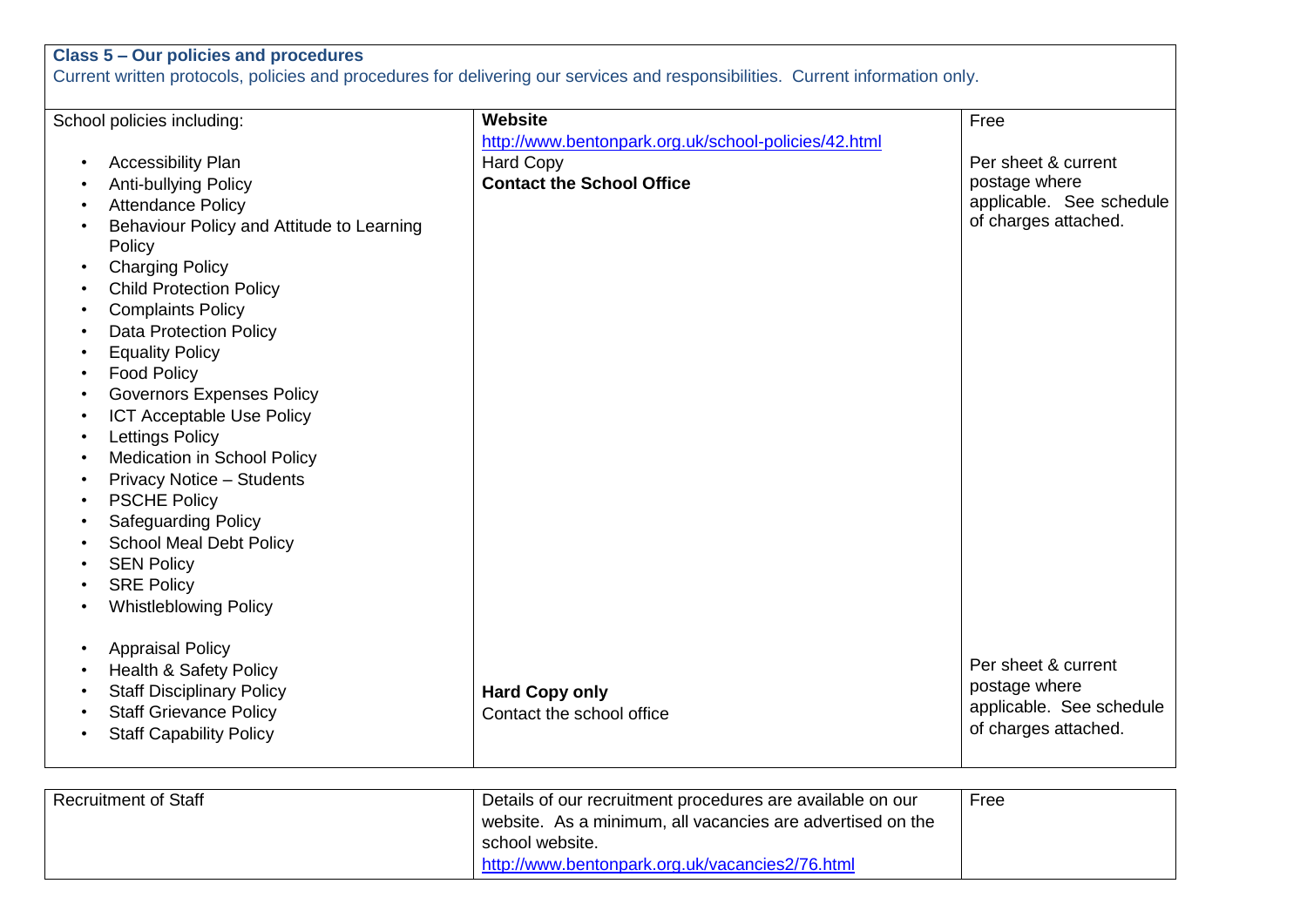| <b>Class 6 - Lists and Registers</b>                                                                                                                |                                                                                                                                               |                                                                                          |
|-----------------------------------------------------------------------------------------------------------------------------------------------------|-----------------------------------------------------------------------------------------------------------------------------------------------|------------------------------------------------------------------------------------------|
| Currently maintained lists and registers only. This does not include the attendance register.                                                       |                                                                                                                                               |                                                                                          |
| Curriculum circulars and statutory instruments                                                                                                      | <b>Website</b>                                                                                                                                | Free                                                                                     |
|                                                                                                                                                     | https://www.gov.uk/government/publications                                                                                                    |                                                                                          |
|                                                                                                                                                     | <b>Hard copy</b><br><b>Contact the School Office</b>                                                                                          | Per sheet & current<br>postage where<br>applicable. See schedule<br>of charges attached. |
| Asset register                                                                                                                                      | Inspection only. Contact School Office                                                                                                        | See schedule of charges<br>attached.                                                     |
| Disclosure logs                                                                                                                                     | Inspection only. Contact School Office                                                                                                        | See schedule of charges<br>attached.                                                     |
| Any information the school is currently legally required<br>to hold in publicly available registers. This does not<br>include Attendance Registers. | Inspection only. Contact School Office                                                                                                        | See schedule of charges<br>attached.                                                     |
| Class 7 - The services we offer<br>Information about the services we offer, including leaflets, guidance and newsletters. Current information only  |                                                                                                                                               |                                                                                          |
| Extra-curricular activities                                                                                                                         | Details of extra-curricular activities are available on our<br>website. http://www.bentonpark.org.uk/extracurricular-<br>activities/55.html   | Free                                                                                     |
|                                                                                                                                                     | <b>Hard copy</b><br><b>Contact the School Office</b>                                                                                          | Free                                                                                     |
| Services for which the school is entitled to recover a<br>fee, together with those fees                                                             | Full details are available in the school Charging Policy<br>available on the website.<br>http://www.bentonpark.org.uk/school-policies/42.html | Free                                                                                     |
|                                                                                                                                                     |                                                                                                                                               | Per sheet & current                                                                      |
|                                                                                                                                                     | <b>Hard copy</b>                                                                                                                              | postage where                                                                            |
|                                                                                                                                                     | <b>Contact the School Office</b>                                                                                                              | applicable. See schedule<br>of charges attached.                                         |
| School publications, leaflets, books and newsletters                                                                                                | Latest news, events and letters are published on our<br>website. http://www.bentonpark.org.uk/newsletters/46.html<br><b>Hard copy</b>         | Free                                                                                     |
|                                                                                                                                                     | <b>Contact the School Office</b>                                                                                                              | Free                                                                                     |